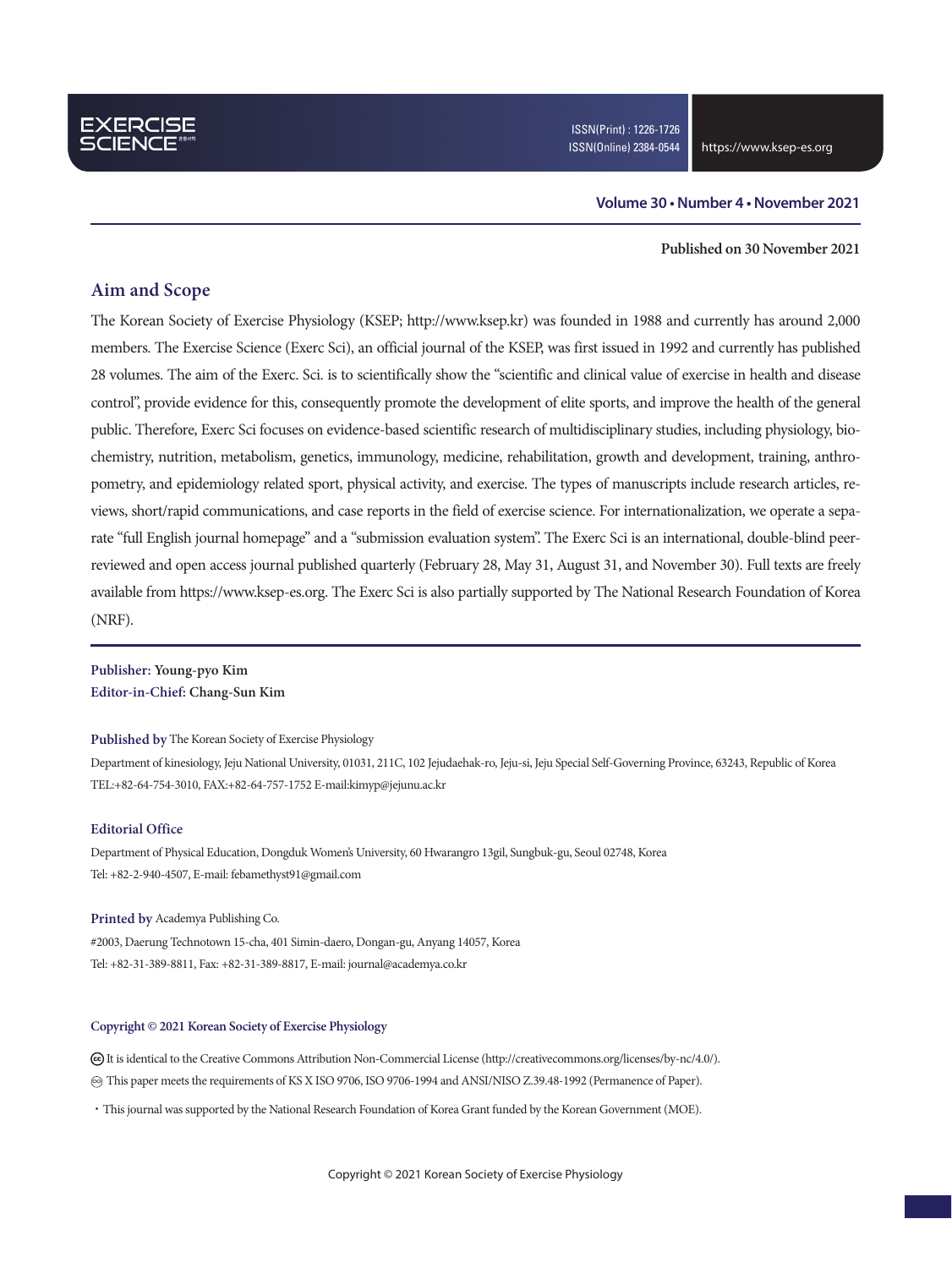

# **CONTENTS**

### **Volume 30 Number 4 November, 2021**

### **Editorial**

407 Emerging Era of Exercise Genomics Seung Kyum Kim

### **Review Articles**

- 412 Latest Trends in Neuromuscular Training to Prevent Anterior Cruciate Ligament Injury: A Literature Review Kwang-Jin Lee, Keun-Ok An
- 419 Obese Frailty and Combined Exercise Hae Sung Lee, Jong-Hee Kim
- 432 Beneficial Effects of Exercise on Cancer-Related Cognitive Impairment with Breast Cancer Patients: A Systematic Review and Meta-Analysis Hong-Bum Eun, Seung-Soo Baek
- 444 Differential Gene Expression in Cell Types of the Human Skeletal Muscle: A Bioinformatics-Based Meta-Review Kyung-Wan Baek, So-Jeong Kim, Ji-Seok Kim, Sun-Ok Kwon

### **Original Articles**

- 453 Effects of Local Cold and Heat Stimuli on Cutaneous Thermal Sensitivity and Inter-Threshold Zone at Rest and During Exercise Dae-Hwan Kim, Jean-Hee Han, Min-Hyeok Jang, Jung-Hyun Kim
- 462 Effects of the Type and Volume of Physical Activity on Leukocyte Telomere Length in Middle-Aged Men Yun-A Shin, Chang-Sun Kim, Sang-Hyun Lee, Yong-Woo Lee, Jun-Soo Kim, Dong-Ho Park
- 472 Effects of Urination, Aerobic Exercise, Food and Water Ingestion on Body Composition Measured by Segmental Bioelectrical Impedance Analysis Chaeeun Cho, Sewon Lee
- 481 Effectiveness of a New Internal Nasal Dilator in Pulmonary Function and Exercise Performance Dong-Kyu Kim, Maeng-Kyu Kim
- 491 Acute Effects of Foam Rolling Exercises on Arterial Stiffness, Flexibility and Autonomic Nervous System Function in Young and Middle-Aged Women Cheonok Lee, Sewon Lee
- 501 Association Between Cardiorespiratory Fitness and Healthcare Costs in Adults Using the Criterion Referenced Fitness Thresholds: The Korea Institute of Sport Science Fitness Standards Study

Seunghee Lee, Hyojin Lee, In-Hwan Oh, Hyeon-Kyoung Cheong, Mihyun Lee, Saejong Park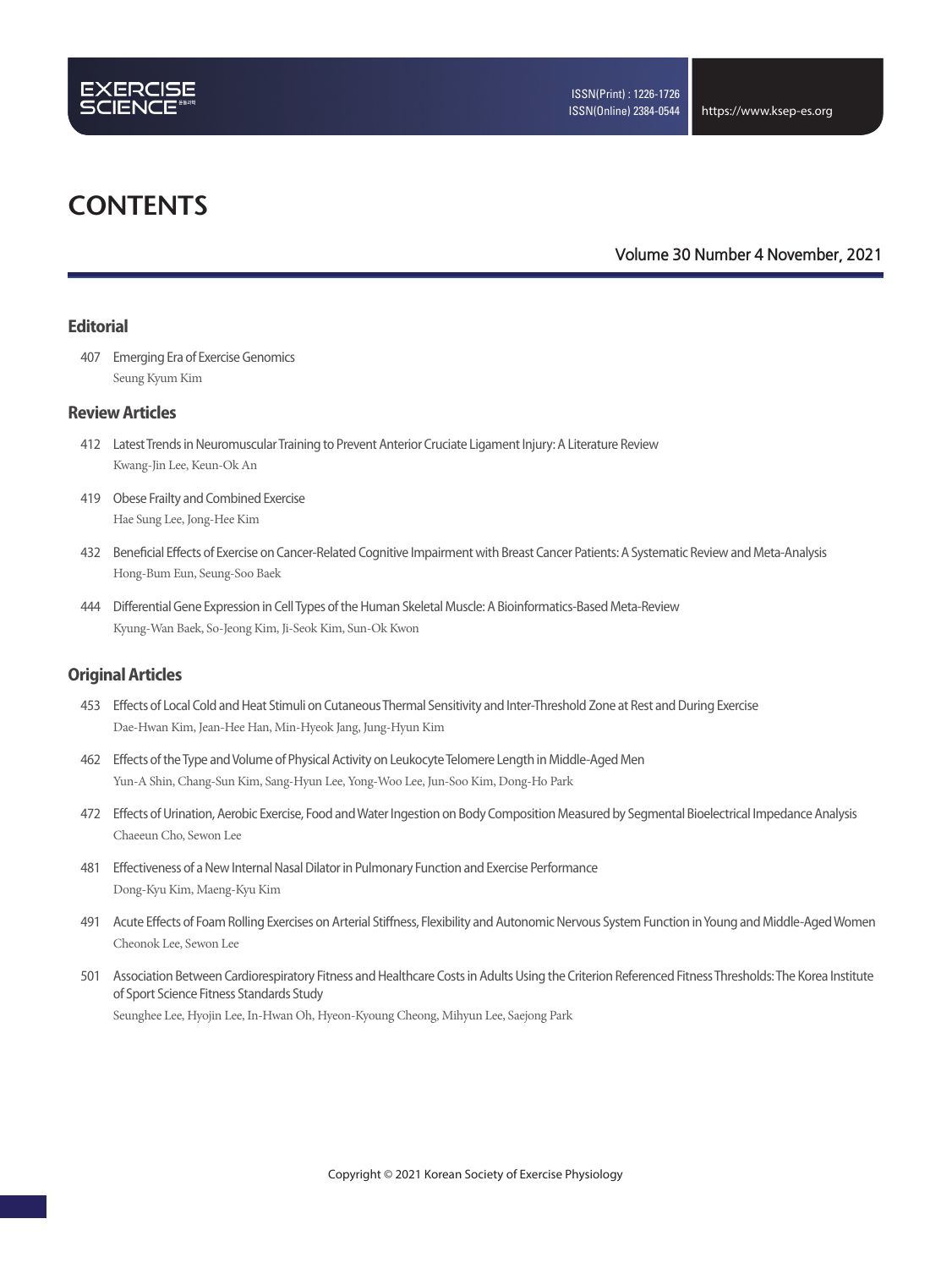

# **CONTENTS**

### **Volume 30 Number 4 November, 2021**

- 510 Effects of Exercise on Serum Inflammatory Markers and NF-kb, COX-2 mRNA Expression in Prostate of BPH-Induced Mice Eun-Jung Yoon, Se-Hwan Park, Eun-Mi Lim
- 517 Participation in Physical Education Classes, Psychological Well-Being, and Sleep Satisfaction Among South Korean Adolescents Yoonkyung Song, Eun-Young Lee, Justin Y. Jeon
- 527 The Relationship of Physical Activity Level With Arterial Stiffness, Cerebral Blood Flow, and Cognitive Function in Young Adults Ruda Lee, Jin-Su Kim, Eui-Young Lee, Shin-Young Park, Moon-Hyon Hwang, Myong-Joo Lim
- 537 Prevalence of Ischemia, Health-Related Quality of Life, Medical use and Expenses by Physical Activity and Ischemia Status in Korean Adults Byung-Kun Lee
- 547 Effects of Lumbar Stability and Hip Joint Mobility Exercise with Pilates Devices on Pain Level and Muscle-Joint Function in Middle-Aged Women with Chronic Low Back Pain

Da Eun Park, Seung Kil Lim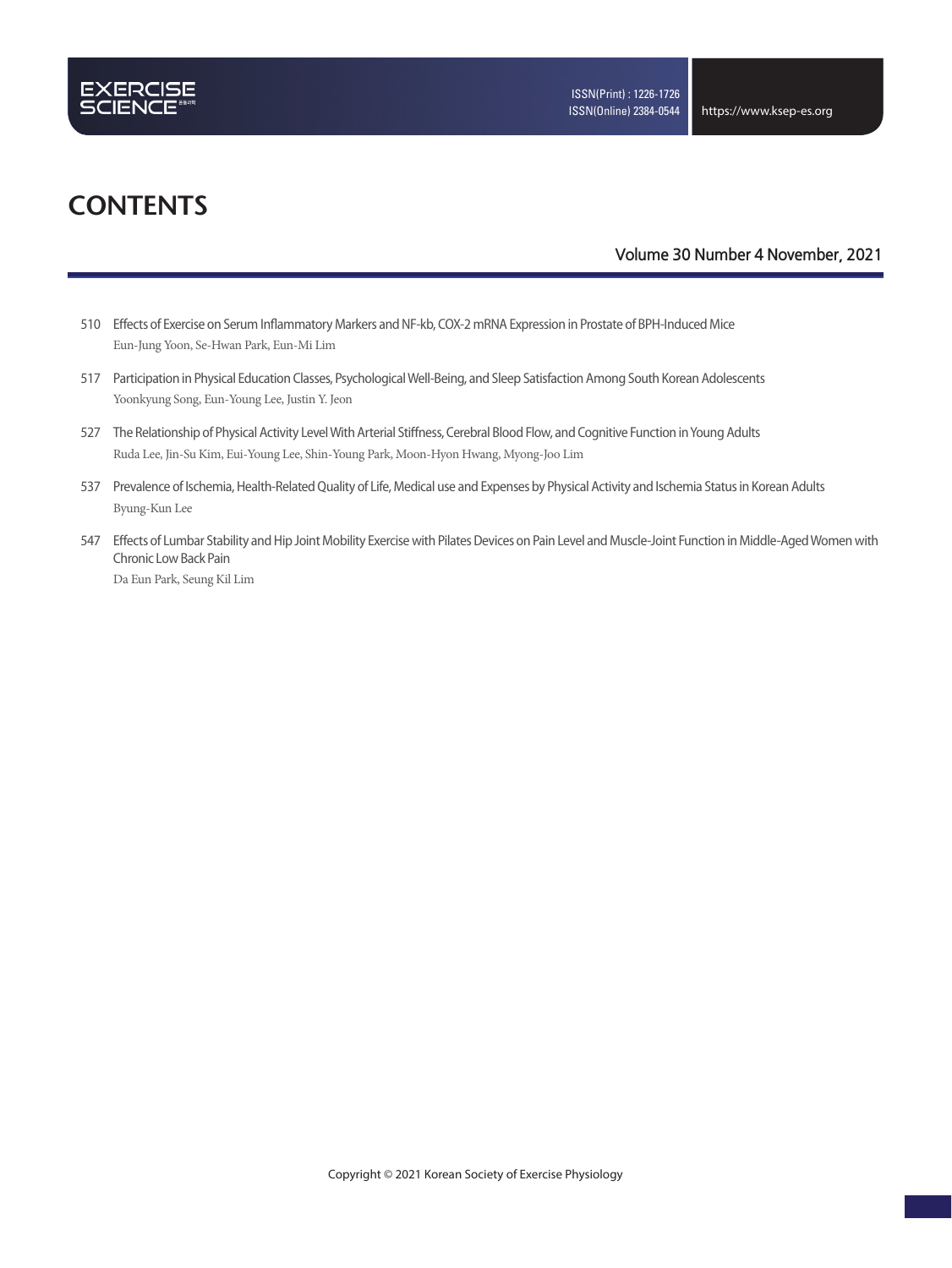# 목 차

### **제30권 4호 2021년 11월**

# **편집인의 글**

**407** Emerging Era of Exercise Genomics Seung Kyum Kim

### **종 설**

- **412** 앞십자인대 손상 예방을 위한 근신경 훈련의 최신 경향: 문헌 고찰 이광진, 안근옥
- **419** 비만 노쇠와 복합 운동 이해성, 김종희
- **432** 유방암 환자의 인지 손상에 미치는 운동 효과: 메타분석적 접근 은홍범, 백성수
- 444 Differential Gene Expression in Cell Types of the Human Skeletal Muscle: A Bioinformatics-Based Meta-Review Kyung-Wan Baek, So-Jeong Kim, Ji-Seok Kim, Sun-Ok Kwon

## **원 저**

- **453** 국소 부위 고온 및 저온 스트레스가 안정 시 및 운동 시 온냉감 민감도 및 중성역에 미치는 영향 김대환, 한진희, 장민혁, 김정현
- **462** 중년 남성의 신체활동량과 형태가 백혈구 텔로미어 길이에 미치는 영향 신윤아, 김창선, 이상현, 이용우, 김준수, 박동호
- **472** 소변배출, 유산소 운동, 음식 및 물섭취가 생체전기 저항법을 이용한 신체조성측정에 미치는 영향 조채은, 이세원
- **481** 폐 기능 및 운동수행력 증진을 위한 비 확장기의 효용성 김동규, 김맹규
- **491** Acute Effects of Foam Rolling Exercises on Arterial Stiffness, Flexibility and Autonomic Nervous System Function in Young and Middle-aged Women Cheonok Lee, Sewon Lee
- **501** 한국 성인의 심폐체력과 의료이용행태 및 의료비의 관련성: 국민체력100 사업 건강체력 기준을 바탕으로 이승희, 이효진, 오인환, 정현경, 이미현, 박세정